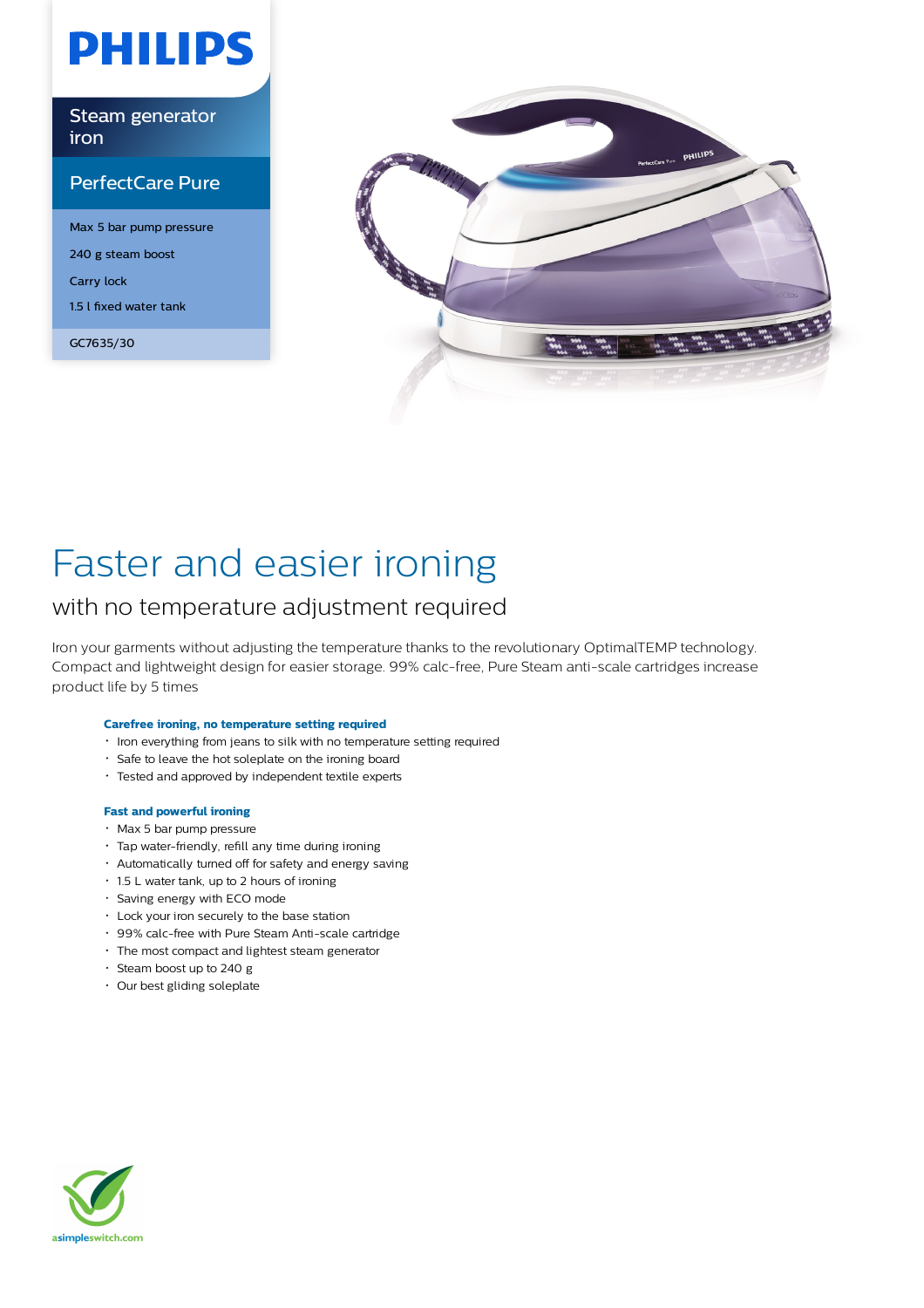## **Highlights**

#### **OptimalTEMP technology**



"Now you can iron from jeans to silk with no temperature setting required. Guaranteed not to burn any ironable fabrics. Revolutionary technology with the 1) Advanced Smart Control Processor which controls precisely the soleplate temperature. You do not need to adjust the temperature 2) Compact ProVelocity steam engine delivers more steam for faster ironing. It features a compact design for easier storage"

#### **Steam boost up to 240 g**

The steam boost can be used for vertical steaming and tough creases.

#### **Energy saving**



By using the ECO mode with a reduced amount of steam, you can save energy without compromising on the ironing results. For faster ironing, switch to Turbo mode, which generates more steam.

#### **Max 5 bar pump pressure**



The more steam, the faster the ironing. Consistent powerful steam is generated which penetrates deep inside the garments making ironing both faster and better. Steam power can be regulated to suit your needs.

#### **Refill with tap water any time**



Your steam generator iron is designed to use tap water. While ironing, when the water tank runs out of water, you can easily refill it without having to wait or turn off your appliance.

#### **Safety carry lock**



Your steam generator iron comes with a safety carry lock. You can lock your iron safely on the base, making it safer and reducing the risk of people touching the hot soleplate. You can also carry the steam generator easily.

### **Safe rest**



The innovative Philips OptimalTEMP technology guarantees no burns on all ironable fabrics. During ironing, there is no need to put your iron back on the base station; just leave the hot iron soleplate directly on the garments or cotton ironing board cover without an additional resting accessory. It will not damage any of your ironable garments, or the board. This makes your ironing easier, with less wrist effort.



#### **Philips Green Logo**

Philips Green Products can reduce costs, energy consumption and CO2 emissions. How? They offer a significant environmental improvement in one or more of the Philips Green Focal Areas — Energy efficiency, Packaging, Hazardous substances, Weight, Recycling and disposal and Lifetime reliability.